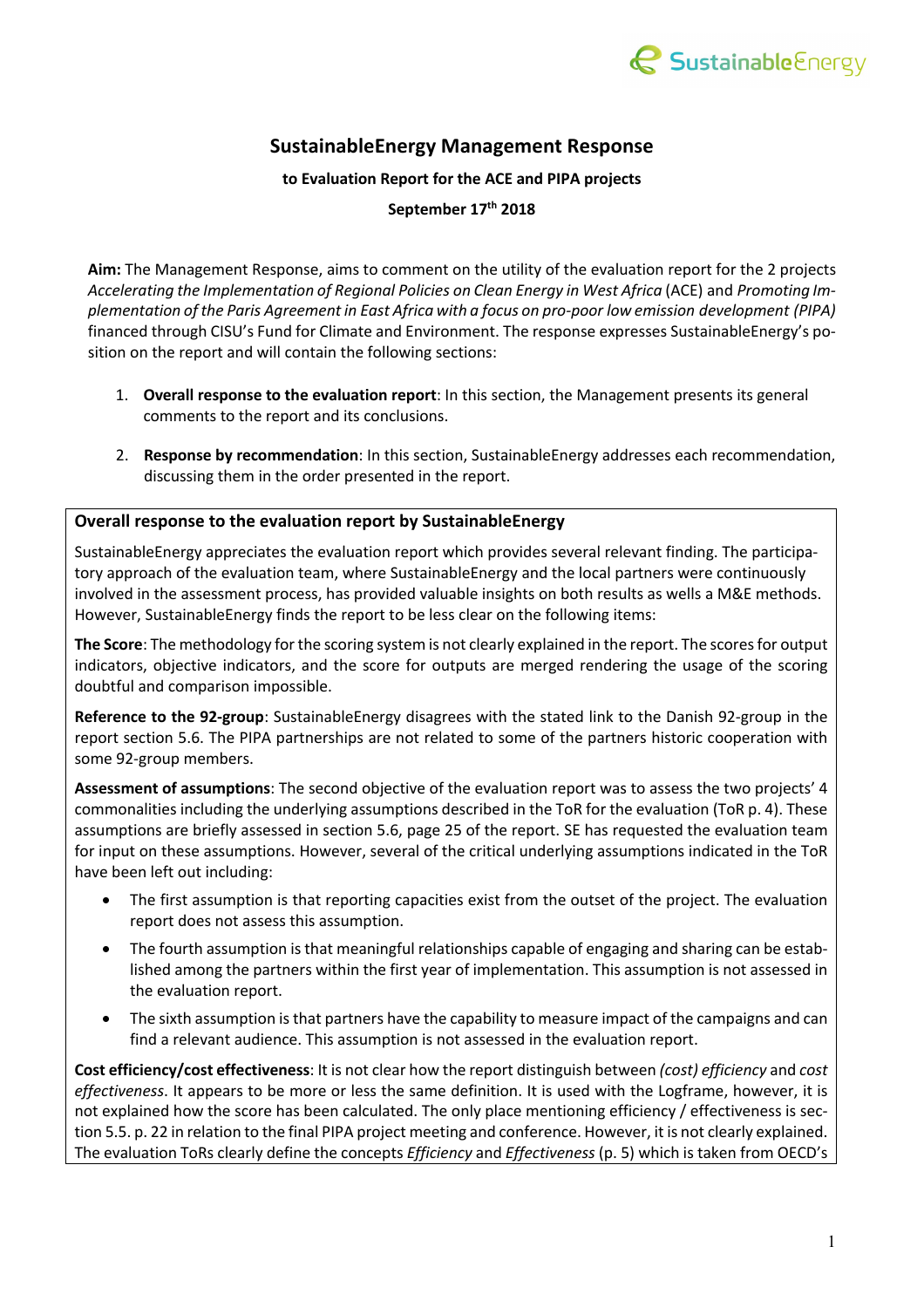

DAC definition. These definitions should have been used in the evaluation report to avoid confusion and improve on overall clarity.

**Triangulation/support of findings**: In section 4.4, 4.5, and 4.6, the evidence to back up the conclusions is lacking. It is not clear how the different triangulation methods have been applied to support findings and develop recommendations. It would have added more weight to the statements if the report had included an elaboration of the 3 external sources of where the information comes from (triangulation) as described at pages 9-10 in the inception report by the evaluation team.

| Pro-<br>ject | Recommendations by evaluation team                                                                                                                                                                                                                                                                                                                                                                                                                                                                                                                                                                | <b>Management Response</b>                                                                                                                                                                                                                                                                                                                                                                                                                                                                                                                                                                                                                                                                                                                                                                                                                                                                                                                                                                                                                                                                                                          |
|--------------|---------------------------------------------------------------------------------------------------------------------------------------------------------------------------------------------------------------------------------------------------------------------------------------------------------------------------------------------------------------------------------------------------------------------------------------------------------------------------------------------------------------------------------------------------------------------------------------------------|-------------------------------------------------------------------------------------------------------------------------------------------------------------------------------------------------------------------------------------------------------------------------------------------------------------------------------------------------------------------------------------------------------------------------------------------------------------------------------------------------------------------------------------------------------------------------------------------------------------------------------------------------------------------------------------------------------------------------------------------------------------------------------------------------------------------------------------------------------------------------------------------------------------------------------------------------------------------------------------------------------------------------------------------------------------------------------------------------------------------------------------|
| <b>ACE</b>   | 1. Given that the project ends in December 2018, it<br>is urgent that the three country networks and<br>ENDA embark on concrete advocacy activities,<br>preferably focused on one specific advocacy goal at<br>the regional level with ENDA in charge of the coor-<br>dination and preparation of a policy brief, cam-<br>paign materials, press kit, etc.                                                                                                                                                                                                                                        | Among the project partners 2 themes were decided to<br>work on in the regional advocacy. For reference, these<br>are Taxation and social challenges in relation to big re-<br>newable energy power plans. Specific action plans are<br>currently being developed for both themes including<br>division of roles and development of campaign materi-<br>als.                                                                                                                                                                                                                                                                                                                                                                                                                                                                                                                                                                                                                                                                                                                                                                         |
| <b>ACE</b>   | 2. It is suggested to add a concrete work plan to<br>the advocacy strategies within the three country<br>networks, including specific targets to be reached<br>by December 2018 and describing activities to be<br>carried out by each of the 19-member organisa-<br>tions in Burkina Faso. The elaboration of such a<br>work plan with targets is also relevant to the net-<br>works in Senegal and Mali.                                                                                                                                                                                        | The action plans and targets for 2018 will be reviewed<br>to make sure that the activities planned including the<br>national and regional policy briefs are consistent with<br>the specific advocacy targets.                                                                                                                                                                                                                                                                                                                                                                                                                                                                                                                                                                                                                                                                                                                                                                                                                                                                                                                       |
| <b>PIPA</b>  | 3. SusWatch, TaTEDO, and SustainableEnergy are<br>suggested to have more clear strategies for the de-<br>velopment of a stable national CSO coalition in<br>Kenya and Tanzania that can be the key force for<br>influencing sustainable energy and mitigation is-<br>sues at national and international levels - as is al-<br>ready the case with UCSD in Uganda.<br>Furthermore, it is recommended that Sustaina-<br>bleEnergy improve their contact and coordination<br>with others international agencies supporting<br>these issues in the same countries, e.g. WWF Den-<br>mark (WWF Kenya). | All 3 PIPA partners coordinated coalition meetings in<br>June to discuss how best to scale up the project, share<br>ideas, fundraising opportunities and way forward for<br>stronger and active partnership. The 3 countries plan<br>to continue working with the national coalitions on the<br>following:<br>Support improved NDCs and LEDS and their imple-<br>٠<br>mentation on national level $\rightarrow$ support coalitions<br>Promote implementation of SDGs $\rightarrow$ assist na-<br>$\bullet$<br>tional coalitions<br>Work with regional institutions such as EAC when<br>$\bullet$<br>EAC is active on climate and sustainable develop-<br>ment<br>Exchange of good practice in policies and practical<br>solutions in East Africa and beyond, and experi-<br>ences with climate financing<br>Fundraising for practical cooperation projects (as<br>٠<br>has been the case for PIPA)<br>Strengthen INFORSE-EA by reviewing the member-<br>$\bullet$<br>ship, develop a joint action plan, organize regional<br>INFORSE meeting in relation to PIPA final confer-<br>ence, and develop a funding plan for the network. |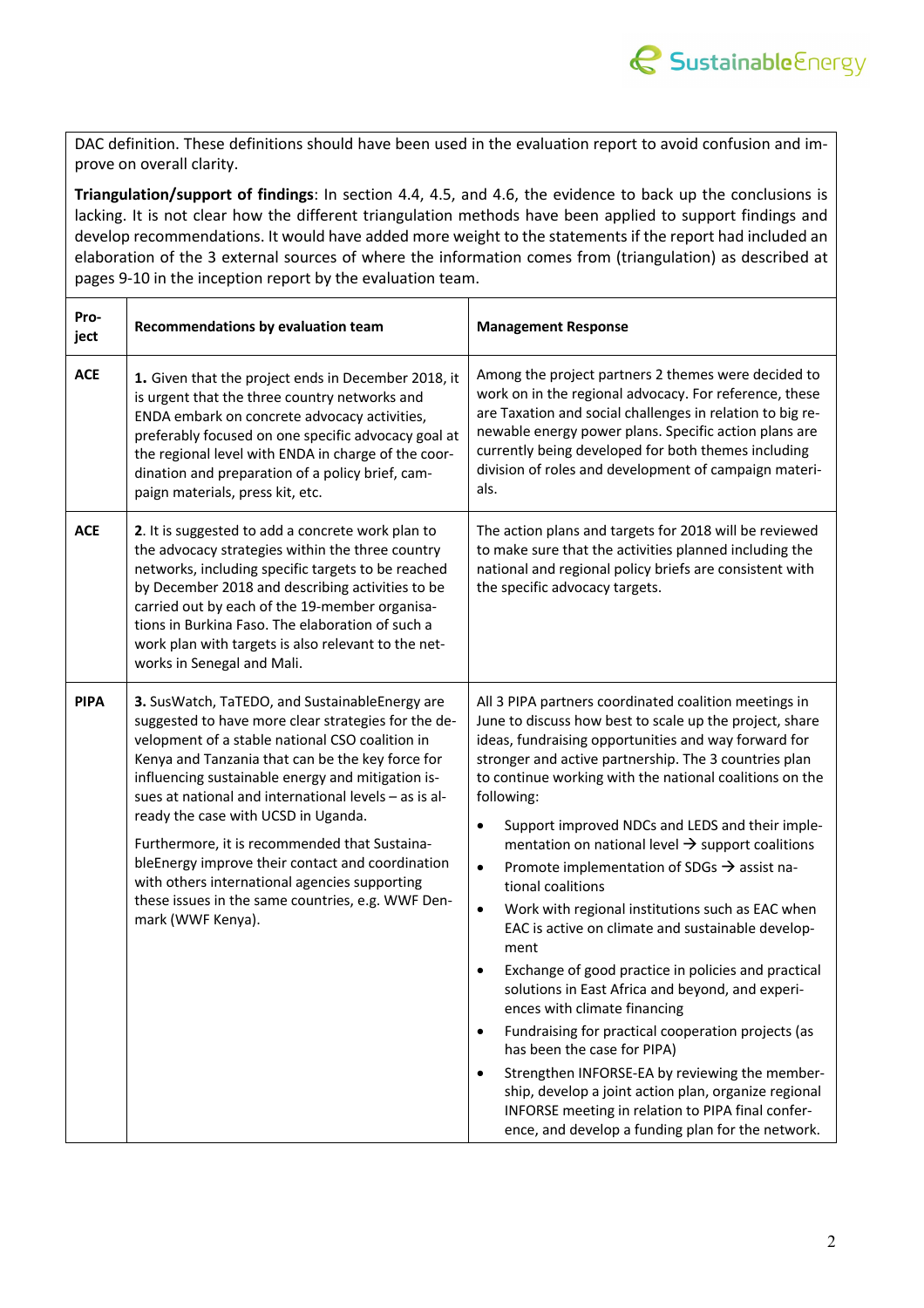

| ACE &<br><b>PIPA</b> | 4. The networks in West Africa could benefit from<br>giving greater priority to their engagement and ac-<br>tivities within the INFORSE West Africa network,<br>which also needs more information in French.<br>In the case of East Africa, it is recommended to<br>continue to develop INFORSE-EA as a united force<br>for sharing information, as well as for following and<br>influencing the regional and international pro-poor<br>climate change agenda.                                                                                                                                                      | The ACE project was designed to contribute to the re-<br>vival and strengthening of INFORSE WA in terms of ac-<br>tivities on the ground and not only in terms of infor-<br>mation sharing. The membership form has been trans-<br>lated into French and circulated and it has been agreed<br>that more information must be available in French.<br>ENDA has prepared a presentation in French to be used<br>by the national focal points. Moreover, a regional work<br>programme is under development and at the final<br>workshop in November 2018, one day will be allocated<br>to organize the continued joint INFORSE WA activities.<br>However, it is acknowledged that more facilitation of<br>cooperation and joint advocacy activities could have<br>been supported.<br>In relation to the final PIPA project meeting in Nairobi,<br>there was a meeting for INFORSE-EA members focusing<br>on developing the work programme for East Africa.      |
|----------------------|---------------------------------------------------------------------------------------------------------------------------------------------------------------------------------------------------------------------------------------------------------------------------------------------------------------------------------------------------------------------------------------------------------------------------------------------------------------------------------------------------------------------------------------------------------------------------------------------------------------------|-------------------------------------------------------------------------------------------------------------------------------------------------------------------------------------------------------------------------------------------------------------------------------------------------------------------------------------------------------------------------------------------------------------------------------------------------------------------------------------------------------------------------------------------------------------------------------------------------------------------------------------------------------------------------------------------------------------------------------------------------------------------------------------------------------------------------------------------------------------------------------------------------------------------------------------------------------------|
| <b>PIPA</b>          | 5.A: The three networks and SustainableEnergy<br>should make an effort to enhance their advocacy,<br>fleshing out their strategies in terms of (action)<br>plans with specific key messages and targets (e.g.<br>annual or six-monthly). Such plans should comple-<br>ment other advocacy instruments, not just lobby-<br>ing but also public campaigns, involving coalition<br>member organisations and mobilising constituen-<br>cies.<br>5.B: Furthermore, SustainableEnergy should im-<br>prove its delivery of advisory and mentoring ser-<br>vices regarding advocacy plans through various in-<br>struments. | The PIPA partners have included several other advo-<br>cacy instruments than just lobbying in their national<br>advocacy campaigns e.g. in Uganda, the coalition ap-<br>plied an event-based advocacy strategy heavily focus-<br>ing on involving media and raising public awareness<br>and support. Moreover, in Kenya there has been public<br>campaigns.<br>This second part of the recommendation (5.B) is re-<br>lated to the project partnership approach of having<br>several partners. It is not clear however, which instru-<br>ments the evaluation team has in mind. Scaling up ad-<br>visory and mentoring services would require either and<br>increase in resources or a decrease in the number of<br>partners or ambitions. It would have been interesting<br>with an elaboration on how the evaluation team as-<br>sesses the prioritization of the level of advisory and<br>mentoring services in comparison to the number of<br>partners. |
| ACE &<br><b>PIPA</b> | 6. The national focal points should strengthen the<br>evaluation practice when carrying out training and<br>capacity building activities, aiming at improving the<br>pedagogical methods, facilitation and content of<br>activities.                                                                                                                                                                                                                                                                                                                                                                                | Recommendation accepted. It will be considered when<br>developing new projects/interventions where training<br>workshops are planned.                                                                                                                                                                                                                                                                                                                                                                                                                                                                                                                                                                                                                                                                                                                                                                                                                       |
| ACE &<br><b>PIPA</b> | 7. The partner networks in the six countries should<br>put high priority on fundraising for a continuation<br>of the work in the networks. This includes resource<br>mobilisation for each national network as well as<br>elaboration of funding for the three networks col-<br>laboration in East and West Africa respectively.                                                                                                                                                                                                                                                                                    | There has been limited fundraising opportunities for<br>the networks as the CISU fund for Climate and Environ-<br>ment was the main fund to support climate advocacy.<br>Under the framework of INFORSE, regional activities<br>have been identified to be applied for funding to.<br>In Burkina Faso, CEAS has succeeded in fundraising for<br>the national network's activities until the end of 2020.                                                                                                                                                                                                                                                                                                                                                                                                                                                                                                                                                    |